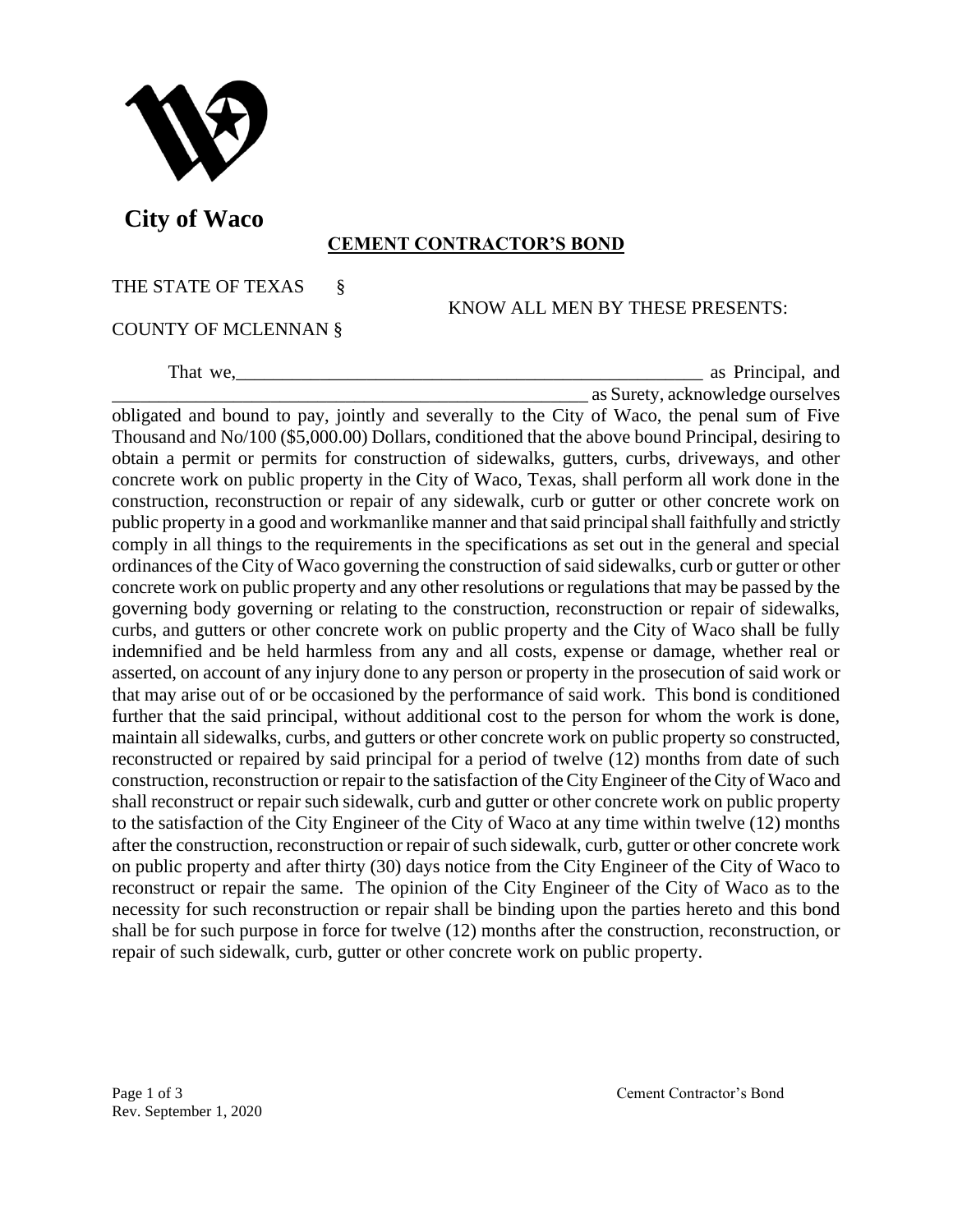This bond is further conditioned that if the City Engineer or his authorized representative orders the said contractor to make repairs or replacements of any sidewalk, curb or gutter or other concrete work on public property and the contractor fails to repair or replace same or to make an attempt to do so within thirty (30) days after written notice, the City Engineer shall have the authority to accept bids from three bonded cement contractors, awarding the work to the lowest bidder and upon the completion of said work and its acceptance by the City Engineer the Surety on this bond shall be held liable for the payment of the cost of said replacement or repairs and the opinion of the City Engineer of the City of Waco as to the necessity of such replacement or repairs shall be binding upon the parties hereto.

This bond is further conditioned that in case this bond shall ever be decreased on account of any recovery which may be obtained arising out of the violation of any condition of the same, the governing body of the City of Waco may require an additional bond to be given by the said Principal in an amount sufficient when added to the unexhausted amount of the original bond to be at all times equal to the sum of Five Thousand and No/100 (\$5,000.00) Dollars.

This bond is further conditioned that the City of Waco may for itself or for the use and benefit of any person injured or damaged by reason of any defective construction, reconstruction or repair of any sidewalk, curb, gutter or other concrete work on public property by the said principal, maintain suit on said bond in any court having jurisdiction thereof, or suit may be maintained thereon by any person injured or damaged by reason of the failure of said principal to observe the condition of this bond.

This bond is further conditioned that if the said principal shall fail to properly clean up the site of any concrete work, the City Engineer may take such steps as are necessary to have said site cleaned and the Surety on this bond shall be liable for the payment of the cost of said cleaning.

It is further expressly agreed and understood that a single recovery shall not terminate this obligation nor determine the same and that jurisdiction by reason of liability upon this bond is hereby agreed and laid in McLennan County, Texas, and all amounts that may become due hereunder are payable in Waco, McLennan County, Texas.

It is understood and agreed that this bond shall be continuous in form. It is further understood and agreed that if the Surety shall so elect, this bond may be cancelled by giving thirty (30) days notice in writing to the City Secretary, of Waco, Texas. Such cancellation shall be effective only as to work commenced after the expiration of the said thirty (30) day notice period.